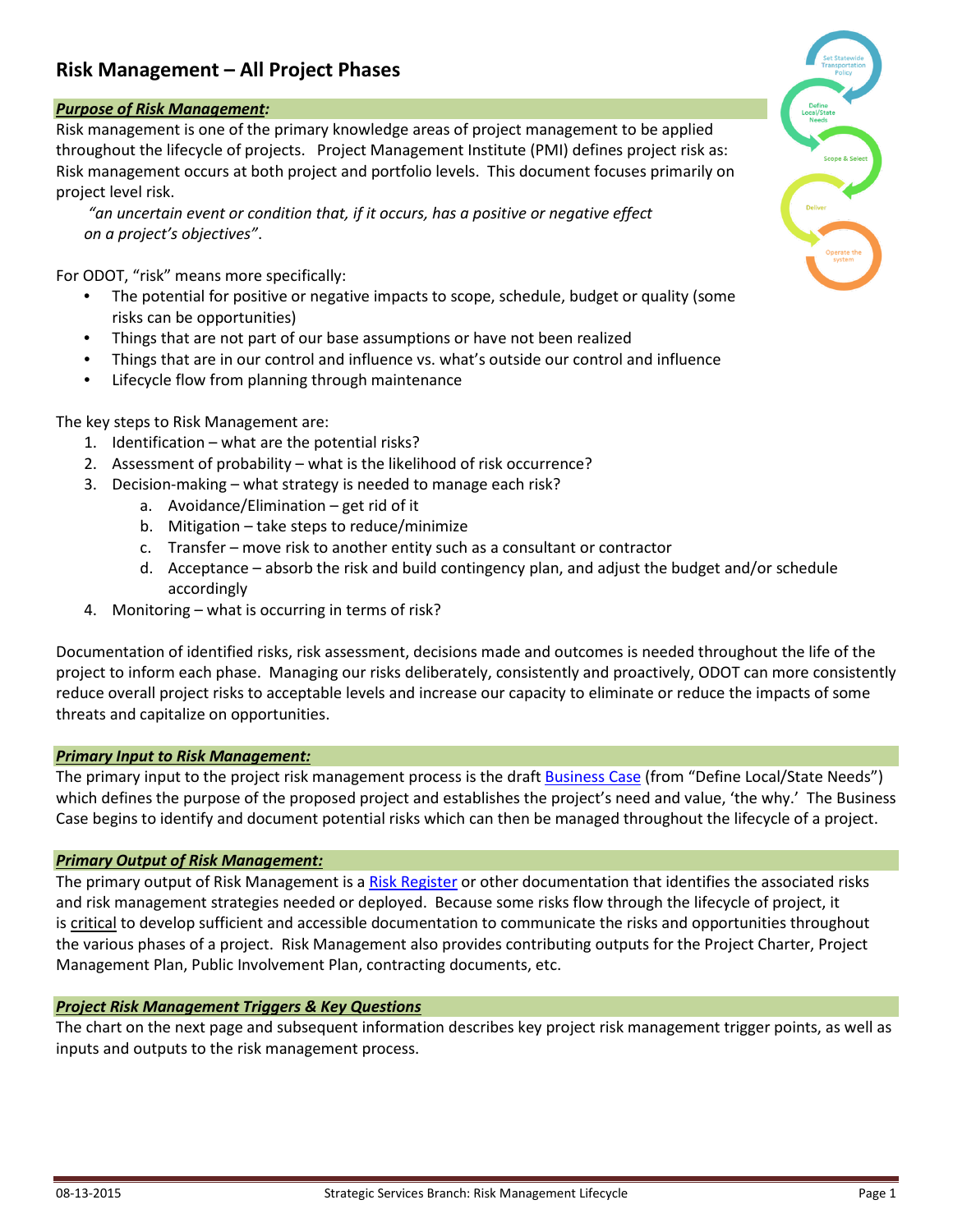#### **Project Risk Management Process SIPOC**

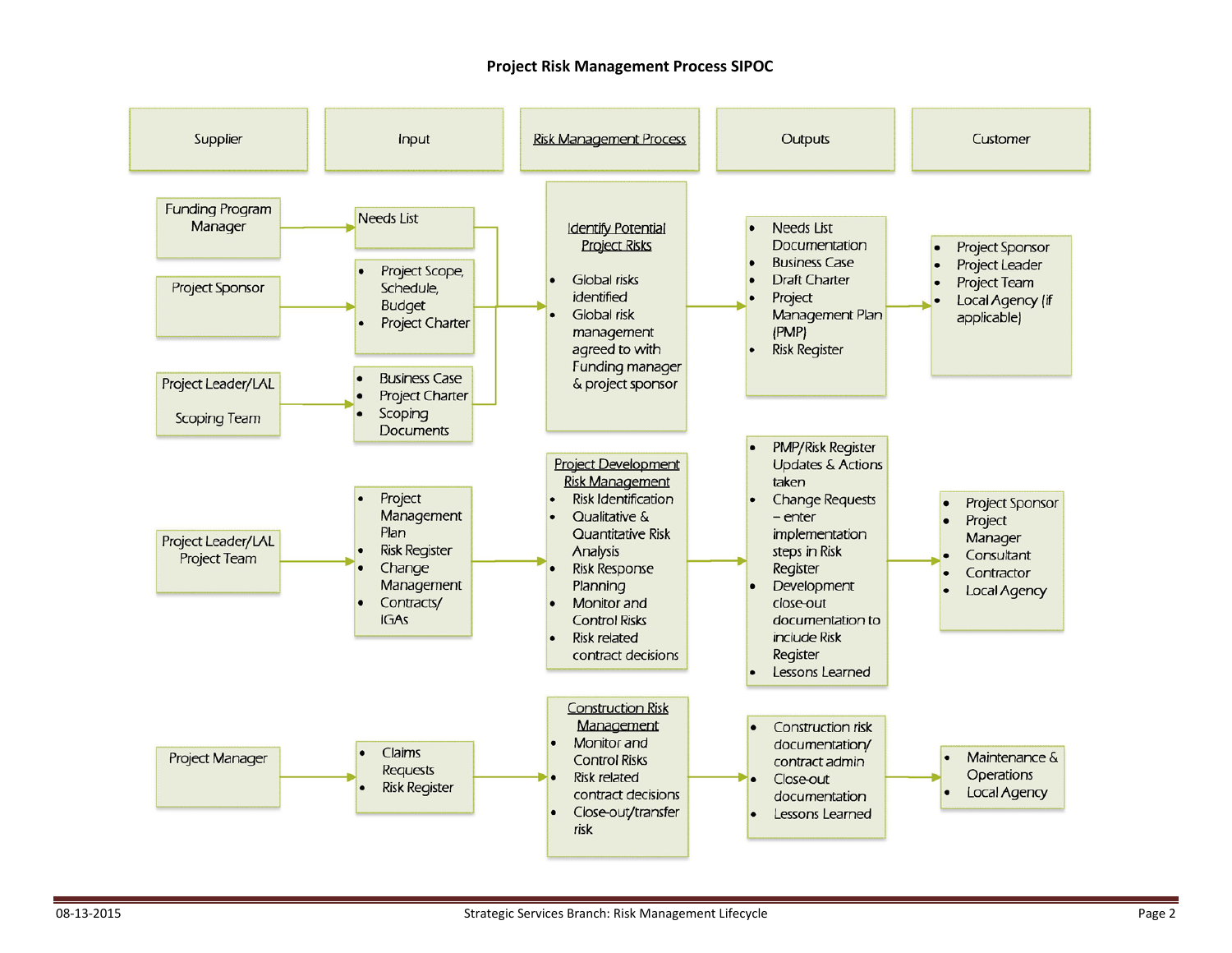### **Planning to Project Initiation**

- Risk and opportunity identification at earliest possible point (between needs list and 150% list)
- Business Case development (including scoping)
- Project selection (150% 100% list) cost, schedule, assumptions (locking in and quantifying risks); identify risk mitigation concepts
- Project Charter development validate risks and opportunities from selection/portfolio discussions; risk assessment and tool identification (i.e. VE, Risk Workshop, etc.)
- Project Management Plan (PMP) development identify risk management strategy; determine risk management tools

### KEY QUESTIONS:

Se[e Scoping Expectations Framework](http://transnet.odot.state.or.us/hwy/SSLT/SiteAssets/SitePages/ScopingFramework/ScopingExpectationsFrameworkPackage_FINAL_2015-06-06.pdf) for risk and opportunity related questions.

#### **Project Initiation through Design Acceptance**

- Project Team Kick off
	- o Triple constraints/trade-off analysis: Are there opportunities or risks that were not previously identified? Have there been changes since original Business Case?
	- o Ensure understanding, buy-in and commitment: ODOT, Consultant, Local all on same page regarding risks and opportunities
	- o Final Project Charter and PMP risk and opportunity review, update, validate; final risk management strategy
- Design Acceptance
	- o Assumptions, risks, and opportunities, etc. review: Are these still valid? Have they been addressed? Are there new assumptions, risk, opportunities?
	- o Risk management strategy refinement: Adjust and/or use different tools?
	- o Risk tool implementation (i.e. VE, Risk Workshop, constructability evaluation etc.)
	- o Contractibility review: Are there opportunities for alternative contracting?
	- o Maintainability review: What risks or opportunities exist for future maintenance?
	- o Design Acceptance Memo: address risks/opportunities
	- o "13 month lock-in": Is there a risk to the schedule?

## KEY QUESTIONS:

- Are the scoping assumptions and decisions still valid?
- Have there been changes to the project scope/schedule/budget and what types of risks are associated with those?
- Have there been changes to policies, practices or design criteria since scoping that will affect the project?
- Do I have the appropriate resources (project delivery team) needed to deliver the project?
- Do I have the right budget?
- Does the proposed schedule achieve the program need, have the resources delivering the project committed to the schedule and does it meet the general expectations of the Project Sponsor?
- What changes to scope, schedule, and/or budget could impact stakeholder expectations?
- Have I reviewed lessons learned from similar project types and projects in the corridor?
- Have we checked in with maintenance on any issues?
- Are there changes to the project or program budget that would require modifications to the delivery of this project?
- What type of risk management tools will apply to this project?
- Do we need to conduct value engineering, constructability, and/or maintainability reviews?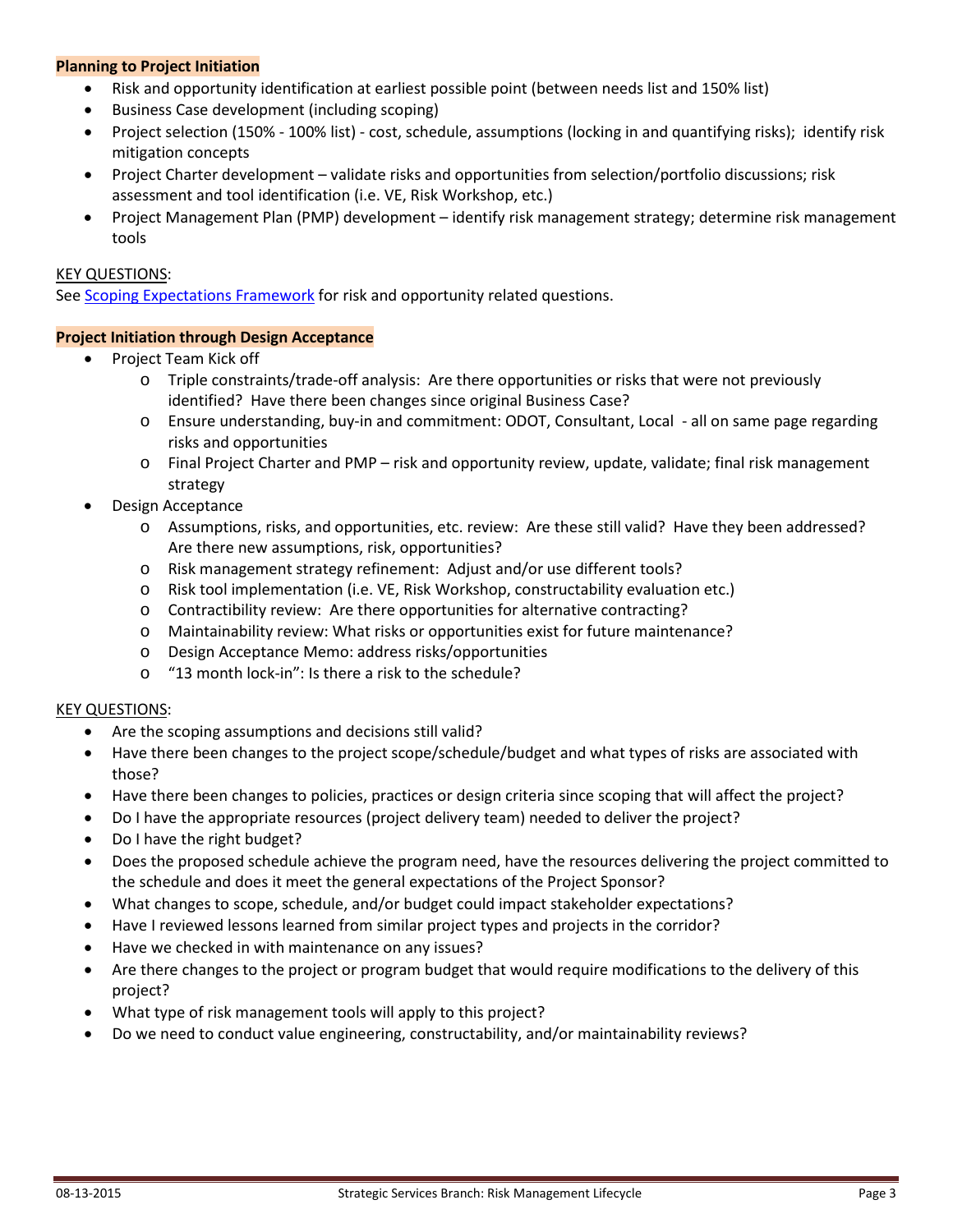#### **Design Acceptance through Ad, Bid & Award**

- Advanced Plans
	- o Constructability review: What risks or opportunities exist for construction?
	- o Contractibility review: have new contracting opportunities arisen? How will risks be paid for in construction?
	- o Anticipated items and contingencies determination
- PS& E submittal –risk discussion in terms of seasonal fluctuation, material cost increases, new specs, etc.)
- Ad, Bid, Award
	- o Mandatory pre-bids: potential bidder-identified risks; contract and construction risk
	- o Addendums and risk clarification responses
	- o Bidder acceptance
	- o Risk determination based on engineering estimates, bids, etc.

#### KEY QUESTIONS:

- Have there been significant changes to previous assumptions and decisions?
- Has the delivery or bidding method changed?
- Are there any unique risks associated with an alternative delivery contracting method?
- Is contractor pre-qualification and/or a mandatory pre-bid needed to manage risk?
- Have the risks identified during the project initiation and design acceptance phases been appropriately identified, managed and the decisions made around risk been adequately documented?
- Have the project impacts (such as temporary protection and direction of vehicular and non-motorized traffic, mobility, property owners, etc.) been identified and appropriately addressed?
- Does the project outcome still meet the project intent and is it consistent with the Funding Program Manager(s), Project Sponsor, or other stakeholder expectations? Have any changes been communicated?
- Do we have what we need for right-of-way property rights and utility certification?
- Are all permits, agreements and rail crossing orders (if applicable) in place for the project to proceed timely?
- Are there any construction conditions or schedule considerations that warrant mitigations beyond what is in the current project scope?
- Has the evolution of the project estimate (from scoping thru PS&E) been reviewed, including contingencies, and significant variances been discussed and documented by the project team?
- Have any special resourcing needed for construction to manage risk been identified (i.e. railroad flaggers, any third party services, work-zone enforcement, public engagement, etc.)?

## **Construction through Maintenance**

- Different or fluctuating site, weather, environmental conditions than originally planned
- Undiscovered or need to relocate utilities
- Delay of bid and award
- Errors and omissions
- Contractor or consultant (outsourced CE) challenges
- Contractor VE or cost reduction proposals
- Technology changes/failures
- Change orders
- Claims
- QA/QC Program
- Maintainability review/owner acceptance: Risks for future maintenance?
- Construction close out
	- o Lessons learned from risk management strategy
	- o What risks were actually realized? Did strategy succeed in managing the risks?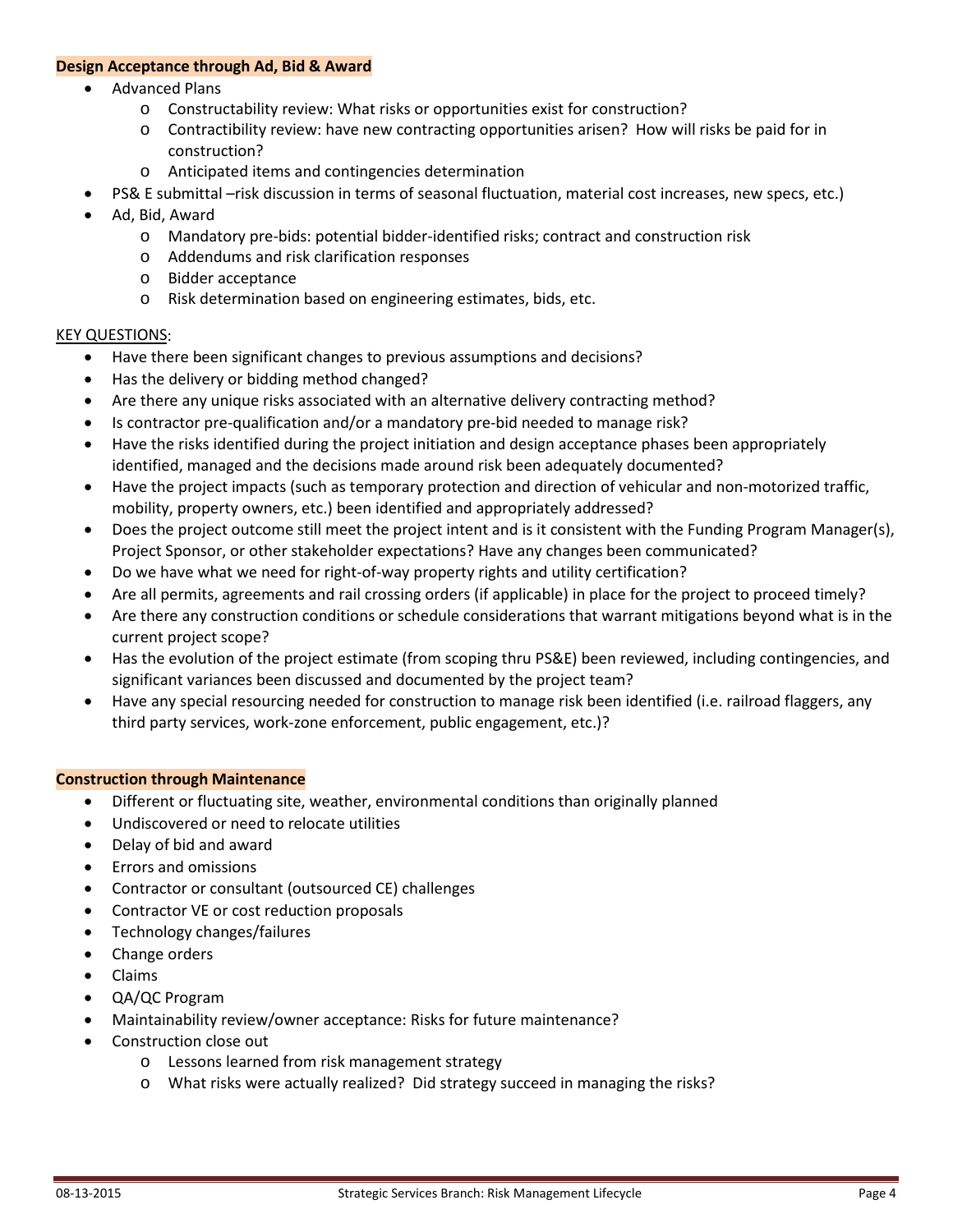#### KEY QUESTIONS:

- Has a comprehensive transition from design to construction occurred? (to communicate key decisions, commitments to stakeholder/public, risk register, contact lists, etc.)
- Do we have the right people at the table for the pre-construction meeting? (project leader, engineer of record, utility representatives, railroads, work-zone enforcement, etc.)
- Has a plan been develop to anticipate site conditions or weather impacts? Does the construction schedule include these?
- Is the contractor on schedule to meet all civil rights related requirements? (i.e. DBE)
- Is the contract clear about who owns what risks?
- Have we allowed flexibility on contractor means/methods that could impact scope, schedule, budget or have other project impacts?
- Are there any specialty materials ordering issues that could impact the schedule?
- What changes to conditions and/or assumptions occurred during construction?
- Have we held a "Lessons Learned" on the final construction project? What take-away's should be considered on future projects?
- Has the Contract Change Order (CCO) list and Project Narrative been distributed to the project team for future consideration?
- Does the final project meet the original project intent?
- Has a comprehensive transition from construction to maintenance occurred? (to communicate key decisions, commitments to stakeholder/public, risk register, contact lists, etc.)

#### *Project Risk Documentation*

It is important to ensure that risk management information is **documented** in a consistent and accessible way so it can be utilized by future users along the lifecycle of the project.

**NOTE**: It is recommended that risk management documentation be saved in the region server files that have been created for project initiation. Click [here](http://transnet.odot.state.or.us/od/IO/Pages/ProjectInitiationEnhancements.aspx?PageView=Shared&InitialTabId=Ribbon.WebPartPage&VisibilityContext=WSSWebPartPage) for links.

#### *Project Risk Management Tier Assessment*

The level of effort needed to manage project risk largely depends on the level of risk associated with the project. Using a tiered approach helps in developing an effective risk management strategy. The Risk Management Tier Assessment [Guide](#page-6-0) provides general guidance on selecting an appropriate tier, based on the unique needs of each project. Not all projects will fit neatly into a specific tier as described – use the tier information to help determine the level of effort and risk management strategies and tools most applicable to the project.

#### *Project Risk Management Tools*

A variety of industry-standard tool and best practices are available to help identify and manage risk. The enclosed list includes some of the most commonly used tools for Transportation Projects. While a few tools listed are required for all projects or for specific project situations, most of the tools are recommended for consideration, depending on tier levels and individual project needs. Most tools are scalable and adjustable to be used with any tier level. Be sure to consider the appropriate level of effort needed to manage risk for each project and select the tool (or tools) that best fit the individual project needs.

#### *Additional Resources*

Additional information can be found on the Project Risk Management website[: http://transnet.odot.state.or.us/hwy/TSpdlt/Pages/Project-Risk-Management.aspx](http://transnet.odot.state.or.us/hwy/TSpdlt/Pages/Project-Risk-Management.aspx)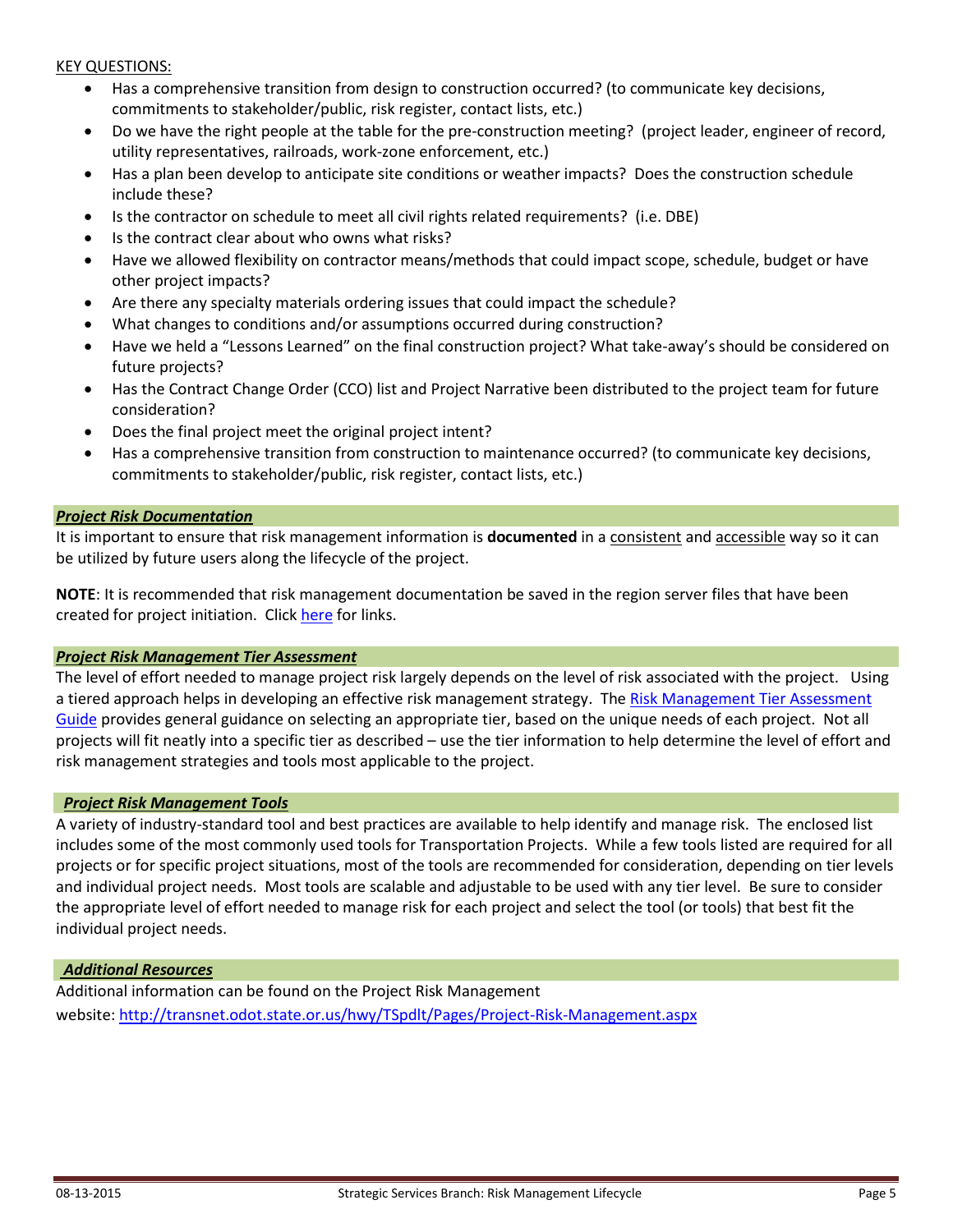## **PROJECT RISK MANAGEMENT TOOLS - BY TIER**

The following list includes some of the most commonly used risk management tools for Transportation Projects. Most of the tools are recommended for consideration, depending on tier levels and individual project needs, and are scalable/adjustable to any Tier level. Determine the appropriate level of effort needed to manage risk for each project and select the tool (or tools) that best fit the individual project needs.

| <b>Tools</b>                                                  | When/Why to Use                                                                                                                                                                                         | <b>Tier</b>  | Tier        | <b>Tier</b>        | Tier                      |
|---------------------------------------------------------------|---------------------------------------------------------------------------------------------------------------------------------------------------------------------------------------------------------|--------------|-------------|--------------------|---------------------------|
| <b>Business Case and Project</b><br>Charter                   | 150% - 100% list through project initiation; identify potential<br>risks/opportunities                                                                                                                  | $\mathbf R$  | $\mathbf R$ | R                  | $\mathbf R$               |
| Project Management Plan<br>(PMP)                              | Project initiation - use to identify and document risks/opportunities                                                                                                                                   | R            | R           | R                  | R                         |
| Maintainability Review                                        | Design Acceptance - Advanced Plans; Identify future<br>risks/opportunities for maintenance                                                                                                              | $\mathsf{X}$ | X           | $\mathsf{X}$       | $\boldsymbol{\mathsf{X}}$ |
| Project Lessons Learned                                       | Review prior project lessons learned at project initiation; include<br>current project lessons learned in close out/transition packets at the<br>end of each project phase                              | X            | X           | X                  | X                         |
| <b>Risk Register</b>                                          | Project Initiation - Construction; assess risk probability; document<br>risk management strategies and actions (acceptance, transfer,<br>mitigation, etc.); scale to project need; can be subset of PMP |              | X           | $\pmb{\times}$     | $\mathsf{X}$              |
| <b>RASCI Matrix</b>                                           | Project initiation; document specific roles (Responsible, Accountable,<br>Support, Consent, Inform); for less complex projects, this may be<br>included in Charter or PMP                               |              |             | X                  | X                         |
| Value Engineering Study                                       | Design Acceptance - Advanced Plans; peer review to assess and<br>identify risk gaps; Required for total project cost over \$30M<br>Bridge/\$40M Other                                                   |              | X           | R                  | $\mathbf R$               |
| Alternative Hierarchy<br>Process (AHP)                        | Any time decisions are needed to select between multiple or<br>conflicting risk management strategy options.                                                                                            |              | X           | X                  | X                         |
| CS <sup>3</sup> Matrix for Alternatives                       | Similar to AHP; weight alternatives against criteria to select an<br>option.                                                                                                                            |              | X           | $\pmb{\times}$     | $\mathsf{X}$              |
| <b>Constructability Review</b>                                | Design Acceptance - Advanced Plans; use informal process for less<br>complex risk issues; use formal process when more complex risks are<br>probable                                                    |              | X           | X                  | X                         |
| <b>FHWA SHRP2 Tool</b>                                        | Project Initiation - Construction; for in depth cost and schedule risk<br>analysis; effective workshop style                                                                                            |              | X           | $\pmb{\times}$     |                           |
| Quantitative Risk Analysis<br>tool (i.e. "CVEP" -<br>WashDOT) | Project Initiation - Construction; in depth risk analysis; Required if<br>meets FHWA "Mega-Project" definition)                                                                                         |              |             |                    | R                         |
| Independent Third-Party<br><b>Quality Consultant</b>          | Project Initiation - Construction; strategy to manage risks related to<br>quality                                                                                                                       |              |             | $\pmb{\mathsf{X}}$ | $\pmb{\times}$            |
| Contractibility Review                                        | Design Acceptance - PS&E assess for alternative contracting<br>methods/specialty considerations                                                                                                         |              |             | X                  | Χ                         |
| Other Risk Management<br>tools as required                    | As determined or required by FTA, FRA, etc.                                                                                                                                                             |              |             | $\pmb{\times}$     | $\mathsf{X}$              |
|                                                               |                                                                                                                                                                                                         |              |             |                    |                           |

**R = Required X = Recommended**